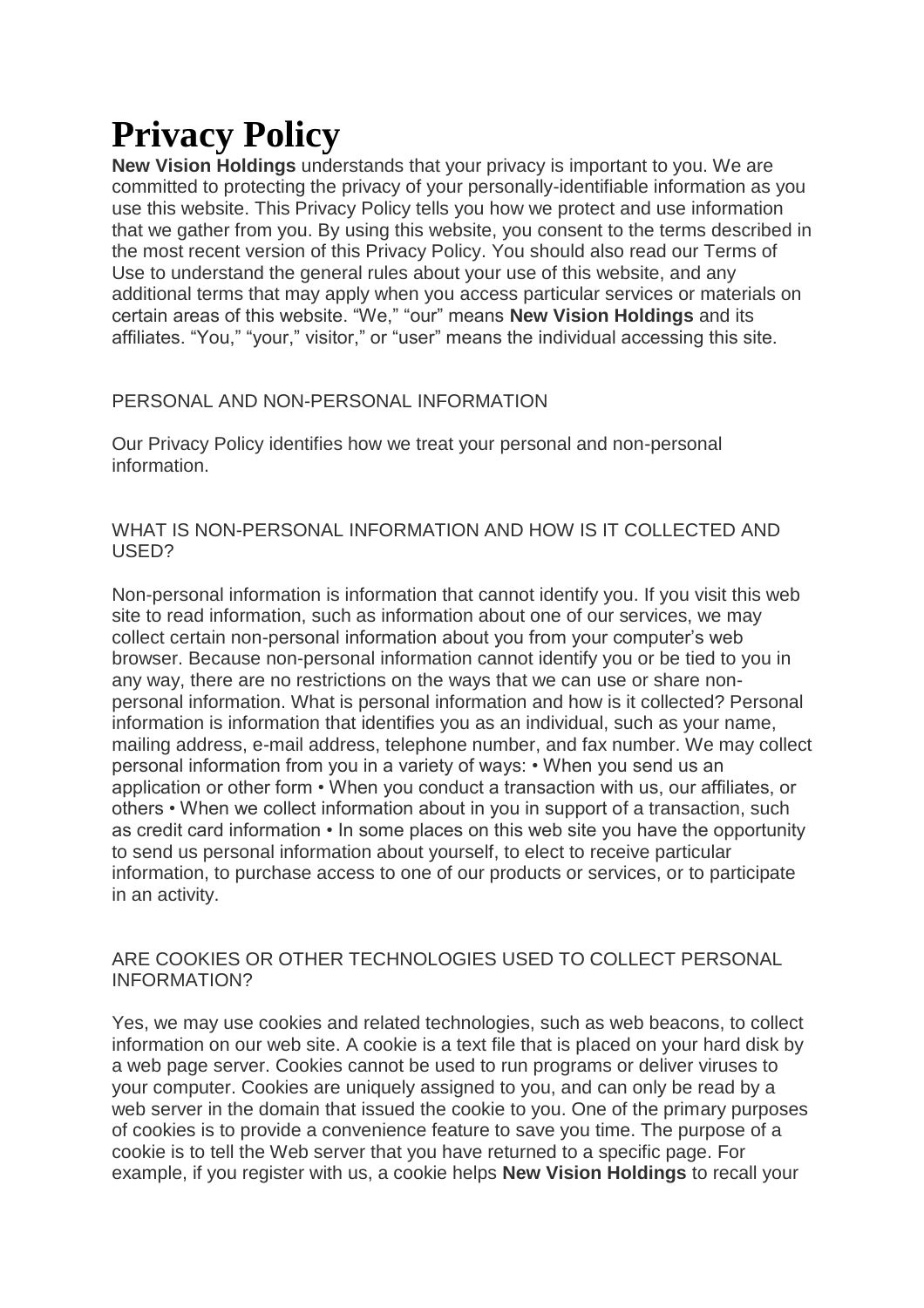specific information on subsequent visits. This simplifies the process of recording your personal information, such as billing addresses, shipping addresses, and so on. When you return to the same **New Vision Holdings** website, the information you previously provided can be retrieved, so you can easily use the features that you customised. A web beacon is a small graphic image that allows the party that set the web beacon to monitor and collect certain information about the viewer of the web page, web-based document or e-mail message, such as the type of browser requesting the web beacon, the IP address of the computer that the web beacon is sent to and the time the web beacon was viewed. Web beacons can be very small and invisible to the user, but, in general, any electronic image viewed as part of a web page or e-mail, including HTML based content, can act as a web beacon. We may use web beacons to count visitors to the web pages on the web site or to monitor how our users navigate the web site, and we may include web beacons in email messages in order to count how many messages sent were actually opened, acted upon or forwarded.

Third party vendors also may use cookies on our web site. For instance, we may contract with third parties who will use cookies on our web site to track and analyse anonymous usage and volume statistical information from our visitors and members. Such information is shared externally only on an anonymous, aggregated basis. These third parties use persistent cookies to help us to improve the visitor experience, to manage our site content, and to track visitor behaviour. We may also contract with a third party to send e-mail to our registered [users/members].

To help measure and improve the effectiveness of our e-mail communications, the third party sets cookies. All data collected by this third party on behalf of **New Vision Holdings** is used solely by or on behalf of **New Vision Holdings** and is shared externally only on an anonymous, aggregated basis. From time to time we may allow third parties to post advertisements on our web site, and those third-party advertisements may include a cookie or web beacon served by the third party. This Privacy Policy does not cover the use of information collected from you by third party ad servers. We do not control cookies in such third-party ads, and you should check the privacy policies of those advertisers and/or ad services to learn about their use of cookies and other technology before linking to an ad. We will not share your personal information with these companies, but these companies may use information about your visits to this and other web sites in order to provide advertisements on this site and other sites about goods and services that may be of interest to you, and they may share your personal information that you provide to them with others.

You have the ability to accept or decline cookies. Most Web browsers automatically accept cookies, but you can usually modify your browser setting to decline cookies if you prefer. If you choose to decline cookies, you may not be able to fully experience the interactive features of the **New Vision Holdings** websites you visit.

#### HOW DOES **NEW VISION HOLDINGS** USE PERSONAL INFORMATION?

**New Vision Holdings** may keep and use personal information we collect from or about you to provide you with access to this web site or other products or services,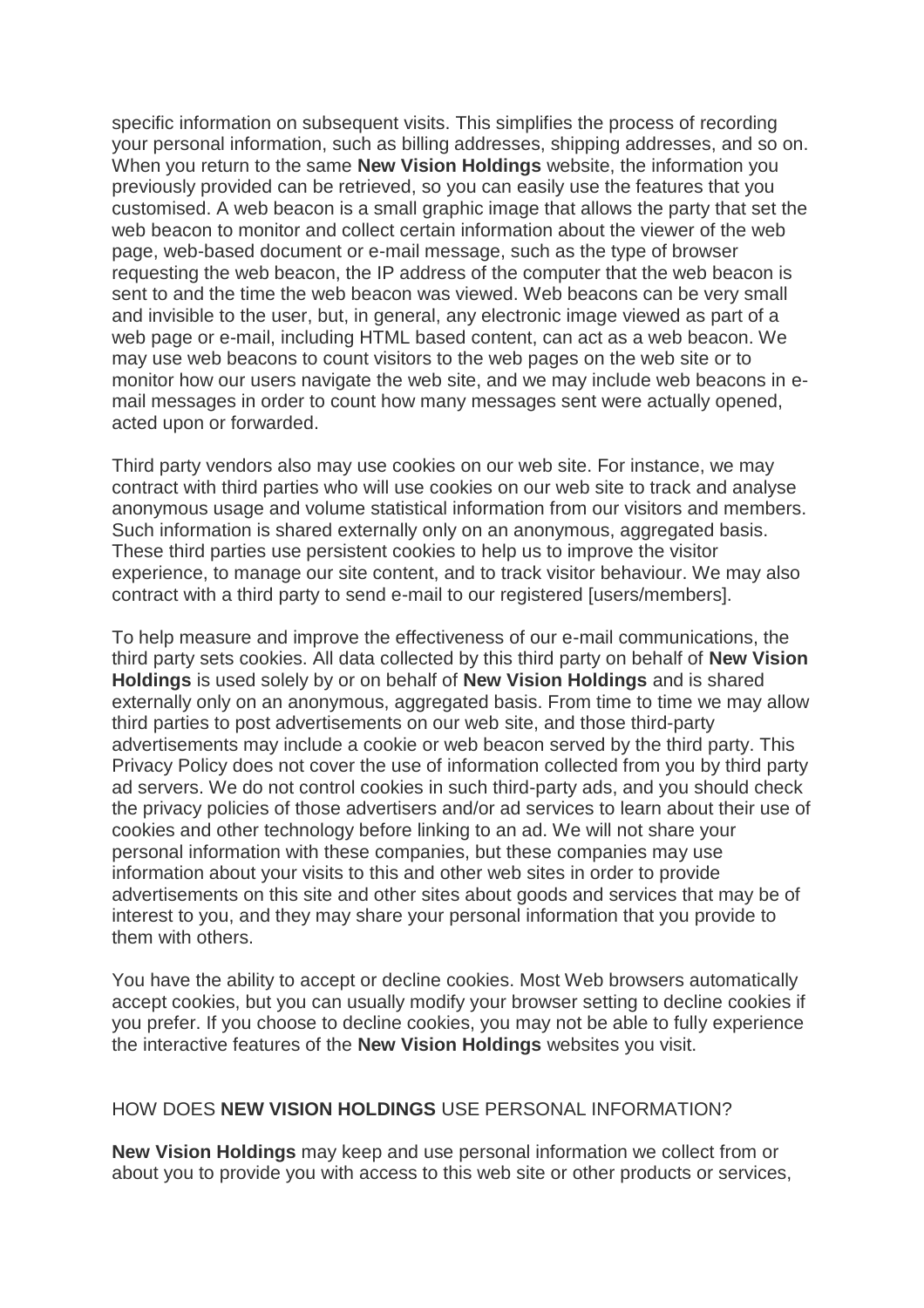to respond to your requests, to bill you for products/services you purchased, and to provide ongoing service and support, to contact you with information that might be of interest to you, including information about products and services of ours and of others, or ask for your opinion about our products or the products of others, for record keeping and analytical purposes and to research, develop and improve programs, products, services and content.

Personal information collected online may be combined with information you provide to us through other sources We may also remove your personal identifiers (your name, email address, social security number, etc). In this case, you would no longer be identified as a single unique individual. Once we have de-identified information, it is non-personal information and we may treat it like other non-personal information. Finally, we may use your personal information to protect our rights or property, or to protect someone's health, safety or welfare, and to comply with a law or regulation, court order or other legal process.

#### DOES **NEW VISION HOLDINGS** SHARE PERSONAL INFORMATION WITH OTHERS?

We will not share your personal information collected from this web site with an unrelated third party without your permission, except as otherwise provided in this Privacy Policy. In the ordinary course of business, we may share some personal information with companies that we hire to perform services or functions on our behalf. In all cases in which we share your personal information with a third party for the purpose of providing a service to us, we will not authorise them to keep, disclose or use your information with others except for the purpose of providing the services we asked them to provide.

We will not sell, exchange or publish your personal information, except in conjunction with a corporate sale, merger, dissolution, or acquisition. For some sorts of transactions, in addition to our direct collection of information, our third party service vendors (such as credit card companies, clearinghouses and banks) who may provide such services as credit, insurance, and escrow services may collect personal information directly from you to assist you with your transaction. We do not control how these third parties use such information, but we do ask them to disclose how they use your personal information before they collect it.

If you submit a review for a third party (person or business) using our Facebook Fan Review Application, during the submission process we ask your permission to gather your basic information (such as name and email address) which we then share with the third party for whom you are submitting the review. We may be legally compelled to release your personal information in response to a court order, subpoena, search warrant, law or regulation.

We may cooperate with law enforcement authorities in investigating and prosecuting web site visitors who violate our rules or engage in behaviour, which is harmful to other visitors (or illegal). We may disclose your personal information to third parties if we feel that the disclosure is necessary to protect our rights or property, protect someone's health, safety or welfare, or to comply with a law or regulation, court order or other legal process. As discussed in the section on cookies and other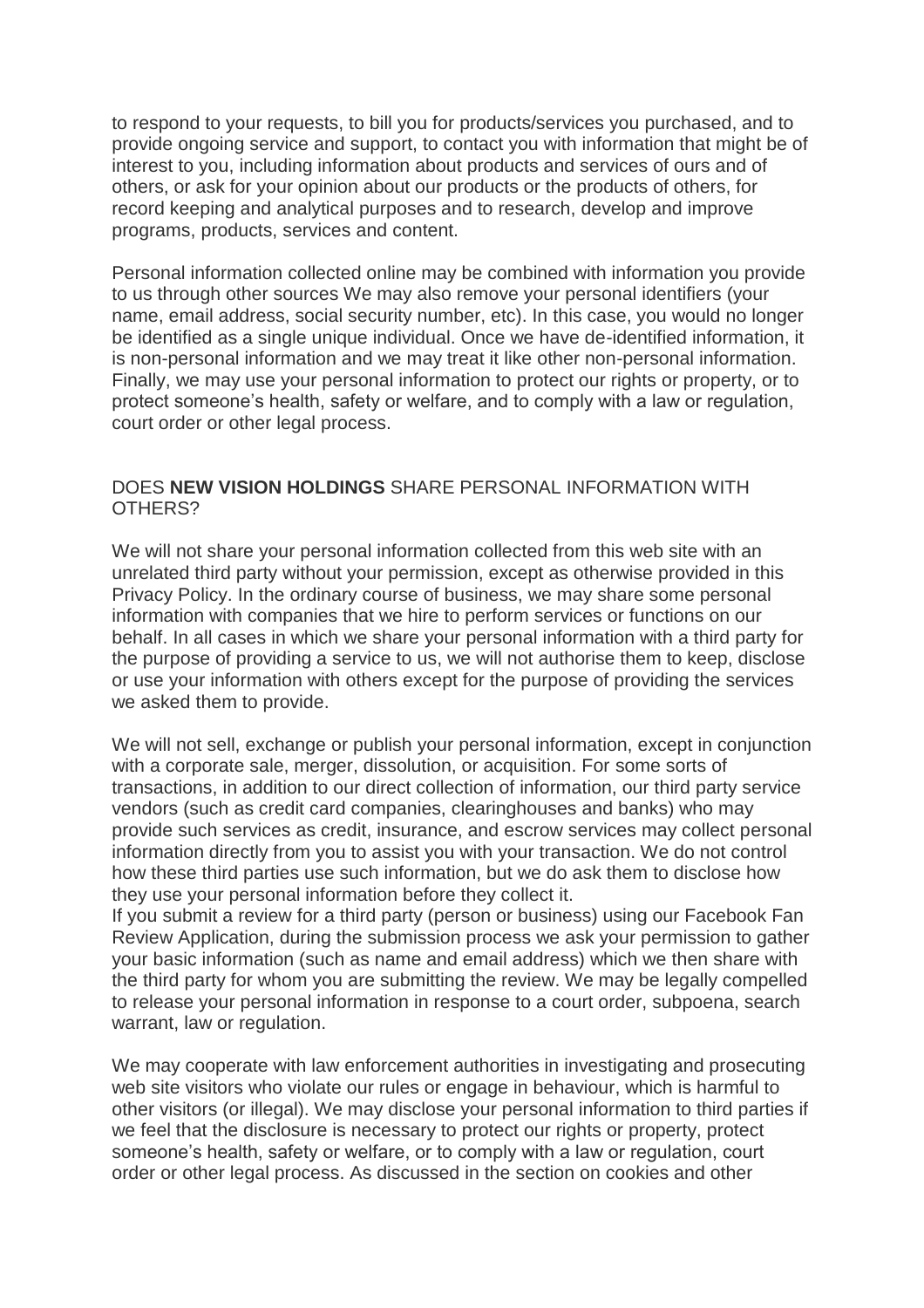technologies, from time to time we may allow a third party to serve advertisements on this web site.

If you share information with the advertiser, including by clicking on their ads, this Privacy Policy does not control the advertisers use of your personal information, and you should check the privacy policies of those advertisers and/or ad services to learn about their use of cookies and other technology before linking to an ad.

## HOW IS PERSONAL INFORMATION USED FOR COMMUNICATIONS?

We may contact you periodically by e-mail, mail or telephone to provide information regarding programs, products, services and content that may be of interest to you. In addition, some of the features on this web site allow you to communicate with us using an online form. If your communication requests a response from us, we may send you a response via e-mail. The e-mail response or confirmation may include your personal information. We cannot guarantee that our e-mails to you will be secure from unauthorised interception.

## HOW IS PERSONAL INFORMATION SECURED?

We have implemented generally accepted standards of technology and operational security in order to protect personally-identifiable information from loss, misuse, alteration, or destruction. Only authorised personnel and third party vendors have access to your personal information, and these employees and vendors are required to treat this information as confidential. Despite these precautions, we cannot guarantee that unauthorised persons will not obtain access to your personal information.

## LINKS

This site contains links to other sites that provide information that we consider to be interesting. **New Vision Holdings** is not responsible for the privacy practices or the content of such web sites.

## PUBLIC DISCUSSIONS

This site may provide public discussions on various business valuation topics. Please note that any information you post in these discussions will become public, so please do not post sensitive information in the public discussions. Whenever you publicly disclose information online, that information could be collected and used by others. We are not responsible for any action or policies of any third parties who collect information that users disclose in any such forums on the web site. **New Vision Holdings** does not agree or disagree with anything posted on the discussion board. Also remember that you must comply with our other published policies regarding postings on our public forums.